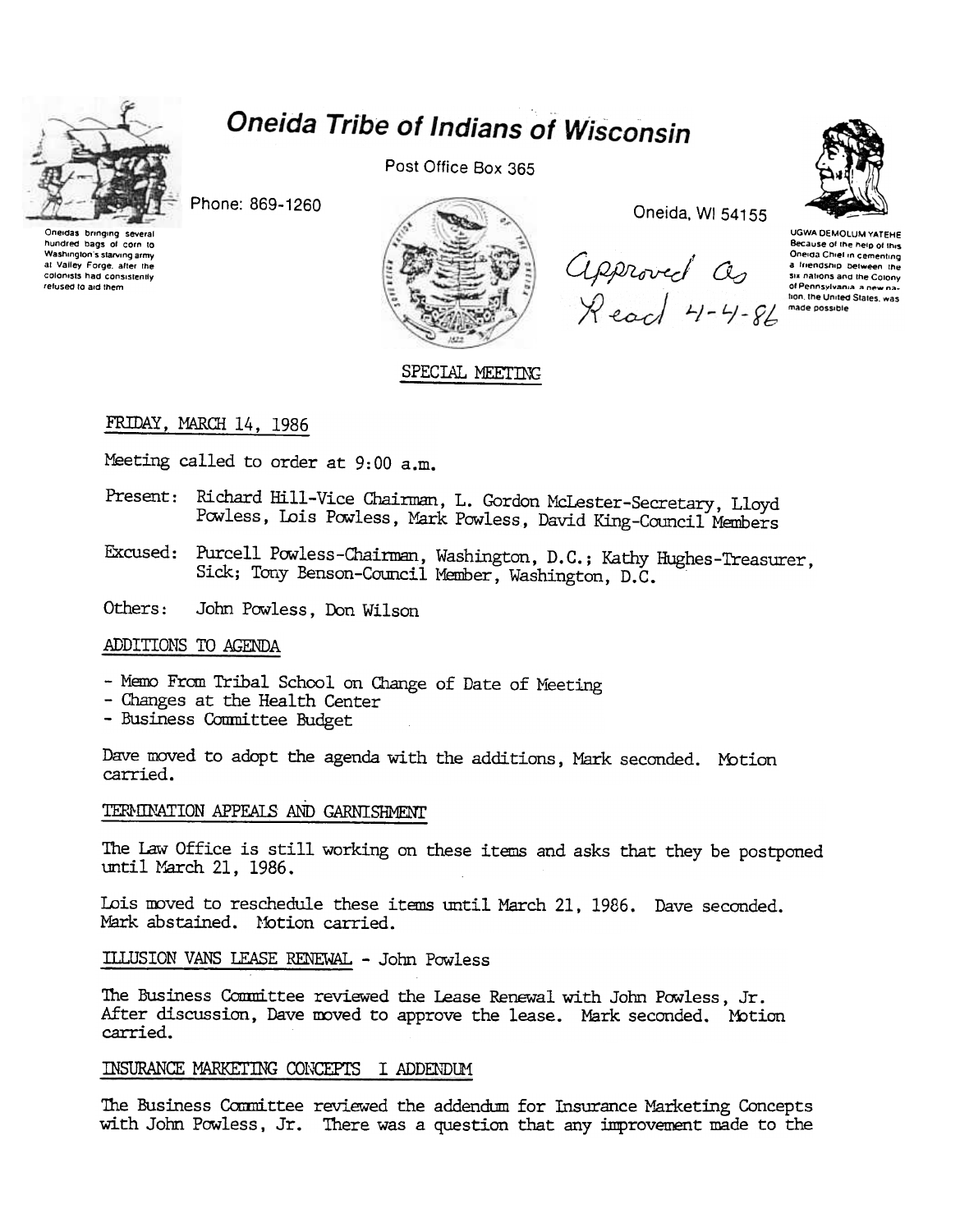ONEIDA TRIBE OF INDIANS OF WISCONSIN SPECIAL MEETING - MARCH 14, 1986 Page 2

# INSURANCE MARKING CONCEPTS (Continued)

building would remain with the building if Insurance Marketing Concepts moved out. John stated that he felt the wording in the lease covered that matter, but he would include this to the lease to make it clear.

Dave moved to approve the I Addendum with Insurance Marketing Concepts with the addition that states that the improvements stay with the building when Insurance Marketing Concepts, Inc., moves out. Lloyd seconded. Motion carried.

#### WISCONSIN COUNCIL ON CRIMINAL JUSTICE PROPOSAL - Rick Hi

On March 11, 1986, Joe Bursette called from GLITC requesting the Tribes to send support letters to our Assembly people asking them to support Governor furl's veto on the Wisconsin Council on Criminal Justice (WCCJ) program. Governor Earl vetoed the bill because he wanted the program to remain an independent department and with the present proposal it will make WCCJ a part of the Criminal Just Department. At this time the Senate has over rode his vote and now it goes to the assembly.

Mark moved to send letters of support for the Governors veto to the Assembly people. Dave seconded. Motion carried.

## BUSINESS COMMITTEE BUDGET - Lloyd Powless

Lloyd moved to have Kathy give an update on the Business Committee budget and present some recommendations on making our budget realistic, especially in the area of travel. Dave seconded. Motion carried.

After more discussion, Dave moved to have Don Wilson look into centralizing the Tribe's overall travel and bring back a report. Uoyd seconded. Motion carried.

#### JOINT BUSINESS COMMITTEE & SCHOOL BOARD MEETING TIME CHANGE

There is a scheduling conflict on the agreed date of March  $17$ ,  $1986$ . The Tribal School Board would like to move the meeting one week to March 24, 1986.

After discussion, Mark moved to have the meeting on March 31, 1985 and the alternate date be March 24, 1986, because same of the Business Committee members already have commitments on March 24, 1986. Dave seconded. Motion carried.

#### ONEIDA HFALTH CENTER PROPOSED REORGANIZATION - Don Wilson

Don presented a proposed change at the Health Center, and asked that this only be for discussion at this meeting.